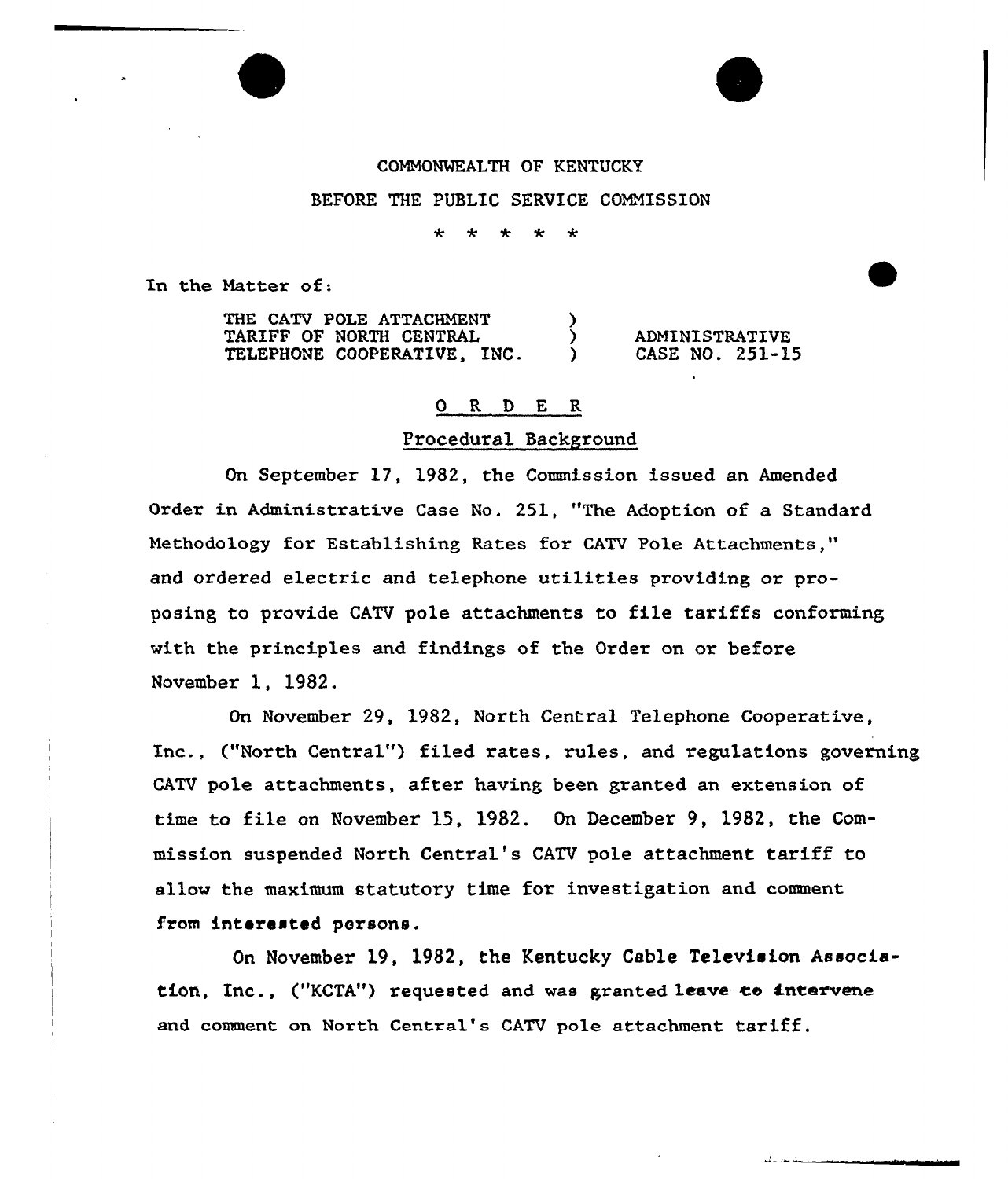On January 17, 1983, KCTA filed a statement of objections to various CATV pole attachment tariffs, but made no specific objections in the case of North Central.

The Commission considers the matter of North Central's CATV pole attachment tariff submitted. for final determination.

# Findings

The Commission, having considered the evidence of record and being advised, is of the opinion and finds that:

1. North Central's rules and regulations governing CATV pole attachments conform with the principles and findings of the Commission's Amended Order in Administrative Case No. 251, and should be approved, except as follows:

(a) North Centxal did not file a xate, rule, or regulation governing CATV anchor attachments. The Commission advises North Central that it is not required to provide CATV anchor attachments. However, in the event North Central provides or plans to provide CATV anchor attachments, it should file a CATV anchor attachment rate. along with appropriate cost information.

(b) At page 2, section 13.3.1, and where it may occur elsewhere in the tariff, the Commission advises North Central that the service requirements of a CATV operator cannot be subordinated to the service requirements of other customers. If pole attachment or conduit space is available or can be made available, then North Central cannot deny service to a CATV operator.

(c) At page 3, section 13.4.1, and where it may occur elsewhere in the tariff, the Commission advises North Central that a 90-day advance notice of pole attachment or conduit installation

 $-2-$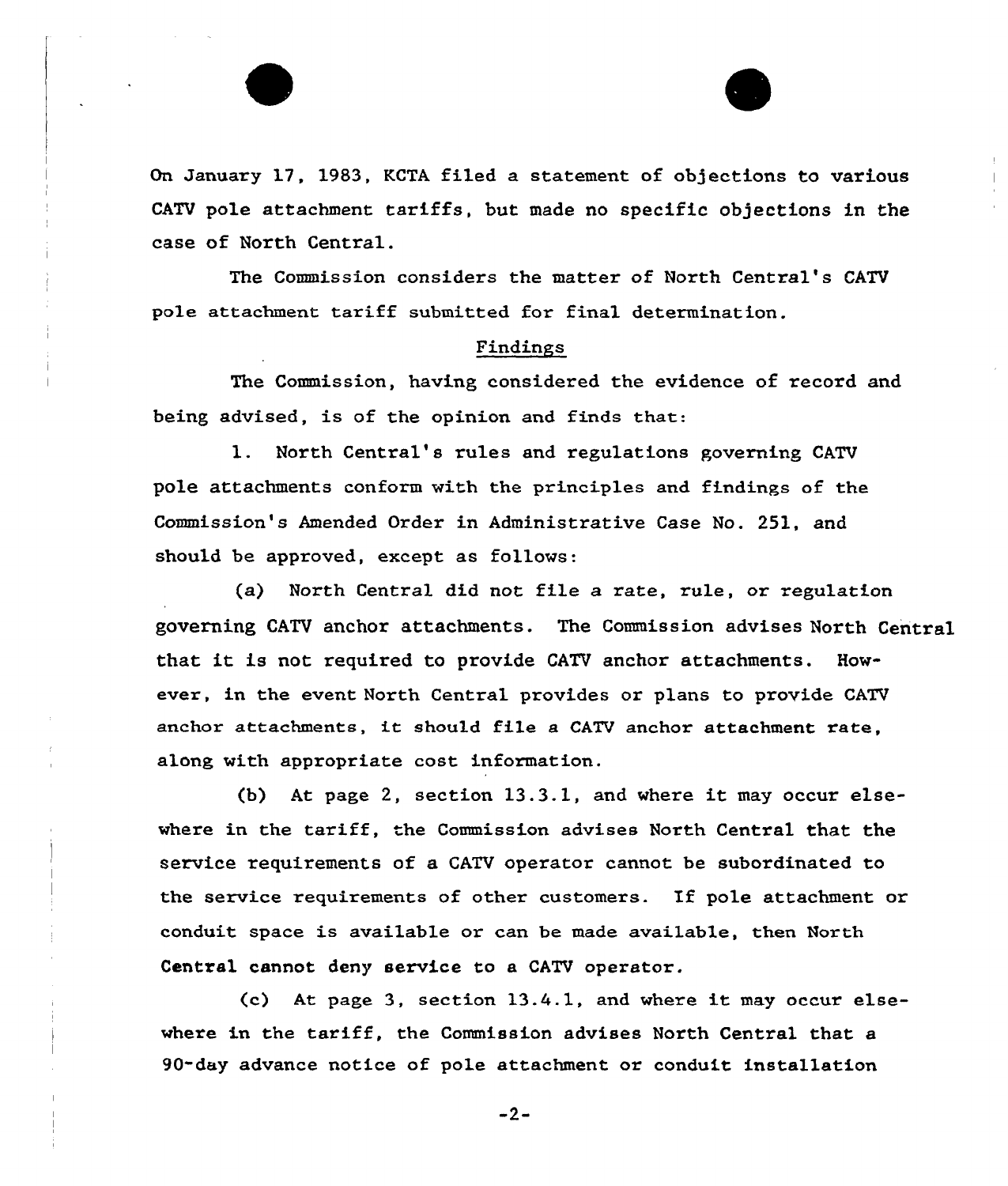is unreasonab1e, and that it should require no more than a <sup>45</sup> day advance notice.

(d) At page 3, section  $13.4.1$ , page 3, section  $13.4.3$ , page 4, section 13.4.5, page 7, section 13.6.6, page 7, section 13.6.10, page 8, section 13.6.13, page 8, section 13.7.1, and where it may occur elsewhere in the tariff, the Commission advises North Central that it cannot deny permission to make pole attachments or conduit installations, if pole or conduit space is available or can be made available. Also, the Commission advises North Central that it cannot deny permission to rearrange pole attachments or conduit installations, if such rearrangements are necessary and space is available or can be made available.

(e) At page 5, section 13.6.2, page 6, section 13.6.3, page 6, section 13.6.4, and where it may occur elsewhere in the tariff, the Commission advises North Central that it must a11ow a CATV operator the option of performing any pole attachment, pole rearrangement, conduit installation, or conduit rearrangement involving CATV equipment, subject to North Central's construction standards and inspection.

(f) At page 6, section 13,6.5, and where it may occur elsewhere in the tariff, the Commission advises North Central that it must give <sup>a</sup> CATV operator at least <sup>48</sup> hours advance notice of any pole or conduit rearrangement made necessary as a result of telephone company operations.

{g) At page 8, section 13.6.14, and where it may occur elsewhere in the tariff, the Commission advises North Central that it cannot deny <sup>a</sup> CATV operator the option of intersettingCATV poles.

 $-3-$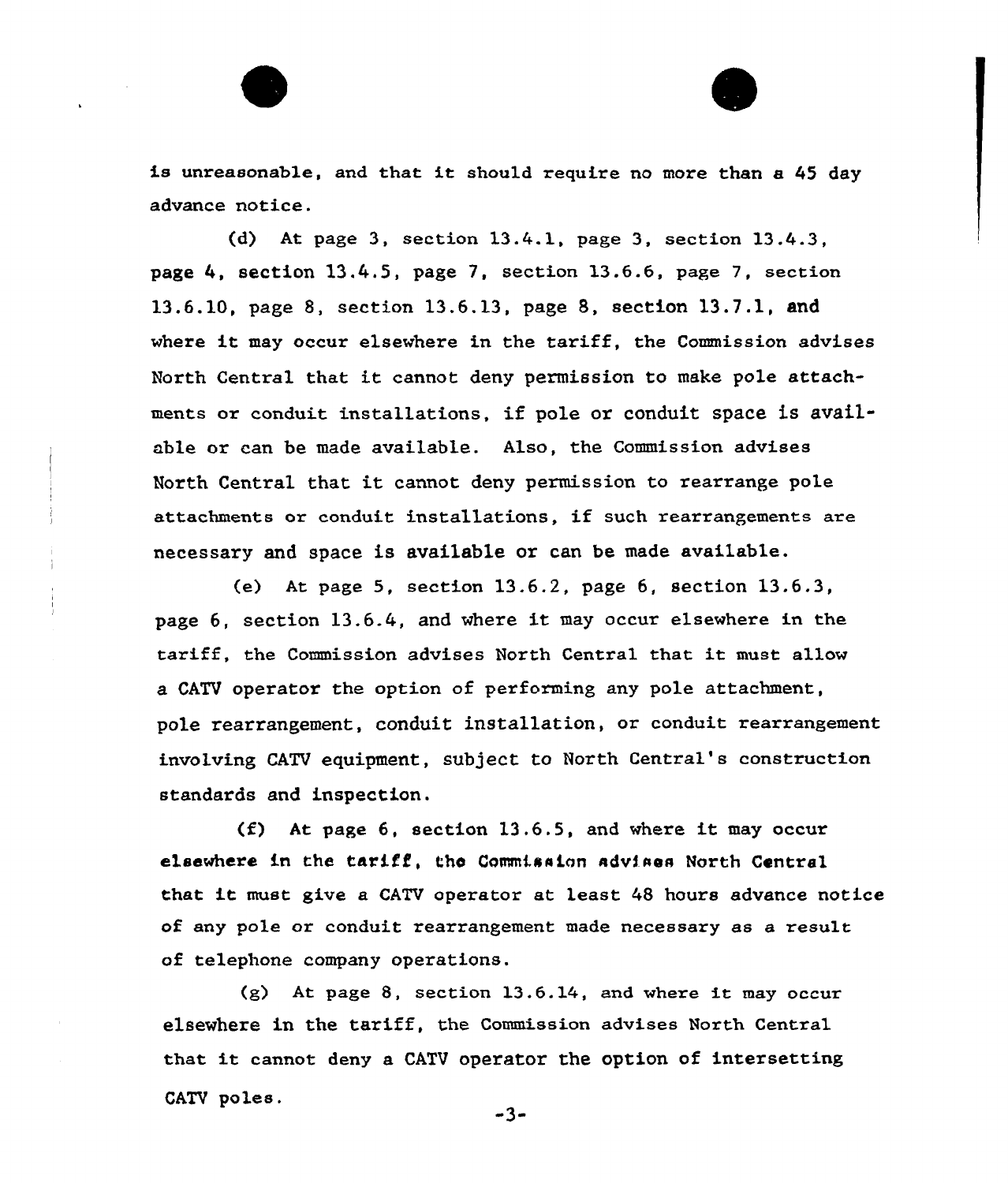(h) At page 11, section 13.10.5, and where it may occur elsevhere in the tariff, the Commission advises North Central that it may establish conditions on the assignment, transfer, or subletting of the right to make CATV pole attachments, but cannot infringe on the right of a CATV operator to dispose of CATV property.

2. North Central failed to provide sufficient information to verify its calculations of embedded pole cost. Therefore, North Central should file information from plant records or another reliable source shoving the number of 30-foot, 35-foot, 40-foot, and 45-foot poles in service, and related pole investment. The information should be classified according to vintage year. Also, any discrepancy between the total number of poles shown in the calculations of embedded pole cost and the total number of poles shown in the 1981 Annual Report should be explained.

3. North Central failed to provide sufficient information to verify a conduit usage rate. Rates may not be calculated on an individual basis at the time of application. Therefore, North Central should file information from plant records or another reliable source sufficient to establish a CATV conduit usage rate, calculated consistent with the Commission's Amended Order in Administrative Case No. 251.

4. North Central's calculation of its annual carrying charge ahou1d be modified as follows:

(a) The cost of money component should be deleted, because the cost of debt vas included in the last rate of return authorized by the Commission.

-4—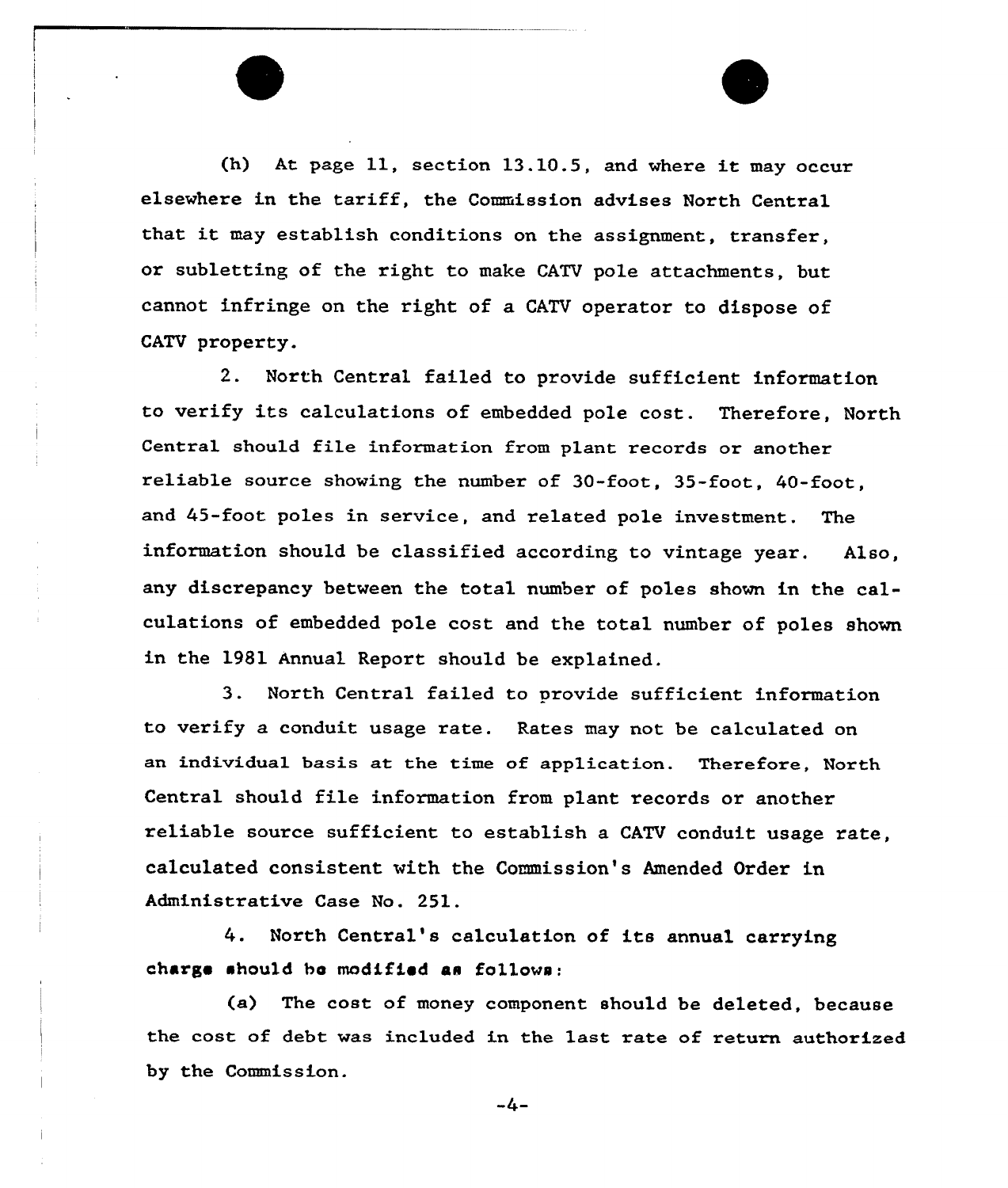(b) The taxes component should be 1.44 percent, as calculated from the 1981 Annual Report.

(c) The administration and ovexhead component should be 3.71 percent, as calculated from the 1981 Annual Report.

(d) The maintenance component should be 4.29 percent, as calculated from the 1981 Annual Report.

(e) The rate of return component should be 4.55 pexcent, as authorized by the Commission in Case No. 7909, "The Application of North Central Telephone Cooperative Corporation for an Order Establishing, Approving, and Adjusting the Tariff and Rates for the Corporation."

(f) The total annual carrying charge should be  $17.99$  percent, based on calculations from the 1981 Annual Report and the Connnission's Order in Case No. 7909.

5. North Central should be allowed to substitute 1982 Annual Repoxt information to adjust its annual carrying charge, if the information is available and filed with the Commission. Furthermore, any adjusted calculation of the annual carrying charge should be made as outlined in Attachment 1 to this Oxder, unless a specific deviation is requested and reasonable cause demonstrated.

#### Orders

IT IS THEREFORE ORDERED that North Central's CATV pole attachment. tariff as filed with the Commission on November 29, 1982, be and it hereby is denied.

- 5 -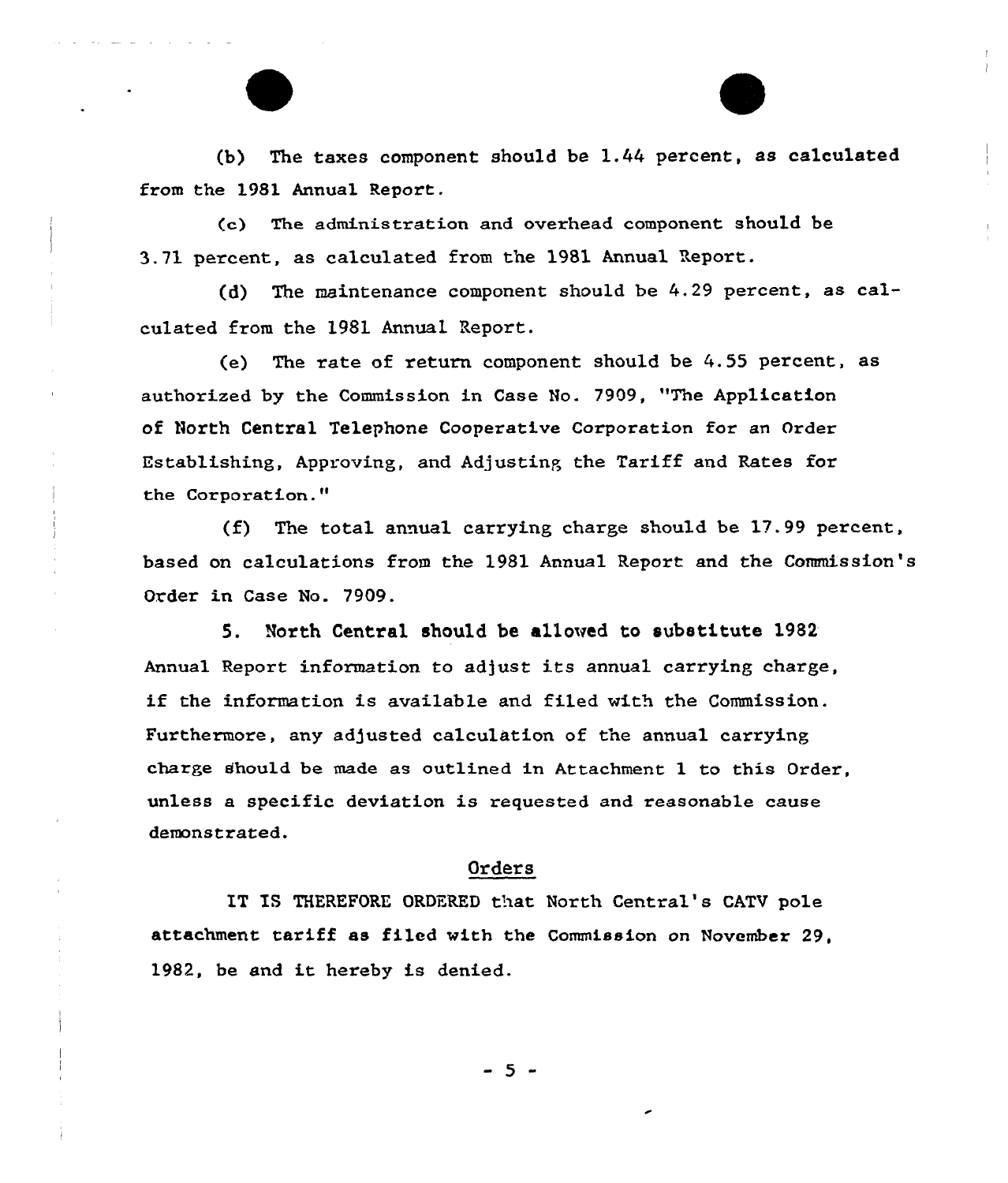IT IS FURTHER ORDERED that North Central shall file revised rates, rules, and regulations governing CATV pole attachments with the Commission within 30 days from the date of this Order, and that the revised rates, rules, and regulations shall conform with the findings of this Order.

IT IS FURTHER ORDERED that North Central shall file information as outlined in this Order concerning embedded pole cost and conduit usage, at the same time it files its revised rates, rules, and regulations.

> Done at Frankfort, Kentucky, this 31st day of March, 1983, PUBLIC SERVICE COMMISSION

 $\bigg\{$ Chairman

refendall

Commissioner

ATTEST:

**Secretary**